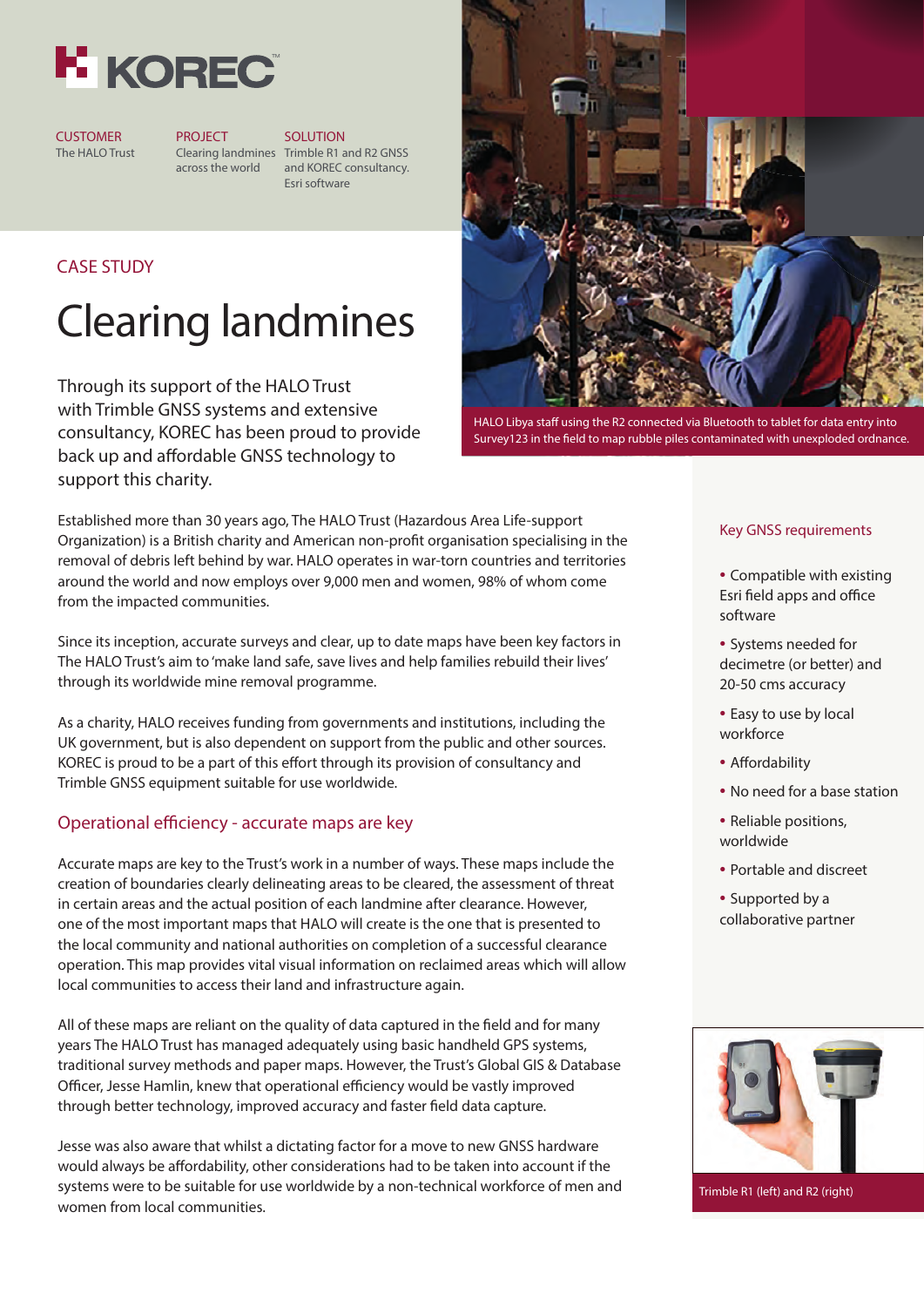As a user of Esri's Survey 123 for ArcGIS and ArcGIS Field Maps, the search for affordable hardware began at a pre-Covid US Esri conference. After a meeting with Trimble during this conference, Jesse, who like the charity is based in the UK, contacted KOREC (Trimble's distributor for the UK and Ireland).

#### GNSS priorities

Jesse came to KOREC with a clear idea of the type of system that the Trust would find most beneficial for its landmine clearance projects, including:

• The ability to deliver positions of decimetre accuracy or better for some projects, and 25-50 centimetres for others.

• GNSS systems that would be easy to use by a local workforce.

• GNSS hardware compatible with HALO's existing Esri field apps and office software for seamless data collection and transfer straight into the organisation's database and GIS for immediate use.

• Systems capable of providing reliable positions, worldwide, especially in areas with no mobile phone coverage.

- Systems portable and discreet in appearance for use in countries with political unrest.
- Systems supported by consultancy and a collaborative partner who would be able to provide advice and suggest adjustments.
- Affordable hardware with costs in keeping with HALO's charitable status and budget.

• Avoidance of a daily base station set up for corrections – a base station would be costly, time-consuming to set up, require power, reduce the team's ability to move quickly between sites and may not be secure in some areas.

#### KOREC consultancy

KOREC's Business Manager for Mapping, Richard Gauchwin, was keen to assist HALO in any way possible. He therefore suggested that HALO trialled two different systems, a Trimble R1 and a Trimble R2, both of which use RTX technology for submetre accuracy via IP or satellite:

• Trimble R1: A rugged, compact, handheld receiver, the R1 can be connected to any mobile device using Bluetooth connectivity - in this case a smartphone or

tablet running Esri ArcGIS Survey123. The R1 is capable of delivering 20-50 centimetre accuracy using RTX corrections and requires no base station setup making it the ideal choice for the Trust's most mobile teams that can move sites daily.

The R1 is extremely discrete and portable making it an ideal tool for transportation and use in areas of political unrest.





Above: HALO Sri Lanka staff using the R1 connected via Bluetooth to tablet for data entry into Survey123 in the field. The programme is using the R1 and R2 to map clearance progress, mine lines, firing points and wells on the Muhamalai mine field, one of the largest and most heavily contaminated minefields in the world.

**A Before encountering KOREC,** we had not managed to find a DGPS solution that would provide the functionality we required, at the right price, and be suitable for worldwide use.  $\P$  $\P$ 

> Jesse Hamlin, Global GIS & Database Officer, The Halo Trust